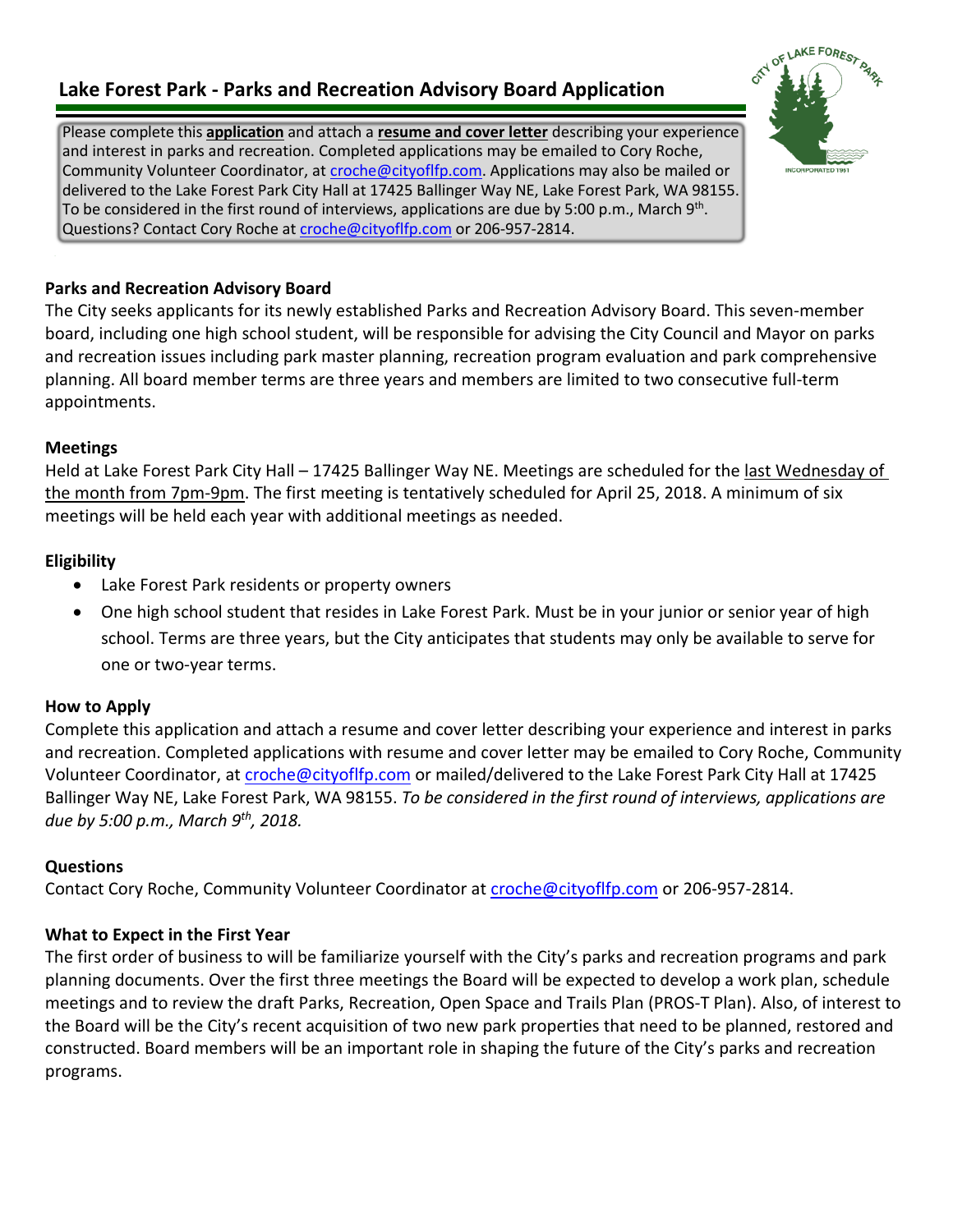## **Lake Forest Park - Parks and Recreation Advisory Board Application**

\_\_\_\_\_\_\_\_\_\_\_\_\_\_\_\_\_\_\_\_\_\_\_\_\_\_\_\_\_\_\_\_\_\_\_\_\_\_\_\_\_\_\_\_\_\_\_\_\_\_\_\_\_\_\_\_\_\_\_\_\_\_\_\_\_\_\_\_\_\_\_\_\_\_\_\_\_\_\_\_\_

Please complete this **application** and attach a **resume and cover letter** describing your experience and interest in parks and recreation. Completed applications may be emailed to Cory Roche, Community Volunteer Coordinator, at [croche@cityoflfp.com.](mailto:croche@cityoflfp.com) Applications may also be mailed or delivered to the Lake Forest Park City Hall at 17425 Ballinger Way NE, Lake Forest Park, WA 98155. To be considered in the first round of interviews, applications are due by 5:00 p.m., March 9<sup>th</sup>. Questions? Contact Cory Roche at [croche@cityoflfp.com](mailto:croche@cityoflfp.com) or 206-957-2814.

# **Provide Information**

| <b>First Name</b>                         | Last Name                                                                                                                                                                                                                                                                  |       |    | <b>Phone Number</b> |  |  |
|-------------------------------------------|----------------------------------------------------------------------------------------------------------------------------------------------------------------------------------------------------------------------------------------------------------------------------|-------|----|---------------------|--|--|
| Home Address                              |                                                                                                                                                                                                                                                                            | Email |    |                     |  |  |
| Mailing Address (if different from above) |                                                                                                                                                                                                                                                                            |       |    |                     |  |  |
|                                           | Do you own property or reside in Lake Forest Park?                                                                                                                                                                                                                         | Yes   | No |                     |  |  |
|                                           | Are you a high school student in your junior or senior year? $Y_{ES}$                                                                                                                                                                                                      |       | No |                     |  |  |
| Board member:                             | The Parks and Recreation Advisory Board is tasked with advising the City Council and<br>Mayor on park plan development, recreation program evaluation and park comprehensive<br>planning. Please briefly explain your interest in becoming a Parks and Recreation Advisory |       |    |                     |  |  |

\_\_\_\_\_\_\_\_\_\_\_\_\_\_\_\_\_\_\_\_\_\_\_\_\_\_\_\_\_\_\_\_\_\_\_\_\_\_\_\_\_\_\_\_\_\_\_\_\_\_\_\_\_\_\_\_\_\_\_\_\_\_\_\_\_\_\_\_\_\_\_\_\_\_\_\_\_\_\_\_\_\_\_\_\_\_\_\_\_\_\_\_\_\_\_\_\_\_\_\_\_\_\_\_\_\_\_\_\_

\_\_\_\_\_\_\_\_\_\_\_\_\_\_\_\_\_\_\_\_\_\_\_\_\_\_\_\_\_\_\_\_\_\_\_\_\_\_\_\_\_\_\_\_\_\_\_\_\_\_\_\_\_\_\_\_\_\_\_\_\_\_\_\_\_\_\_\_\_\_\_\_\_\_\_\_\_\_\_\_\_\_\_\_\_\_\_\_\_\_\_\_\_\_\_\_\_\_\_\_\_\_\_\_\_\_\_\_\_

\_\_\_\_\_\_\_\_\_\_\_\_\_\_\_\_\_\_\_\_\_\_\_\_\_\_\_\_\_\_\_\_\_\_\_\_\_\_\_\_\_\_\_\_\_\_\_\_\_\_\_\_\_\_\_\_\_\_\_\_\_\_\_\_\_\_\_\_\_\_\_\_\_\_\_\_\_\_\_\_\_\_\_\_\_\_\_\_\_\_\_\_\_\_\_\_\_\_\_\_\_\_\_\_\_\_\_\_\_

\_\_\_\_\_\_\_\_\_\_\_\_\_\_\_\_\_\_\_\_\_\_\_\_\_\_\_\_\_\_\_\_\_\_\_\_\_\_\_\_\_\_\_\_\_\_\_\_\_\_\_\_\_\_\_\_\_\_\_\_\_\_\_\_\_\_\_\_\_\_\_\_\_\_\_\_\_\_\_\_\_\_\_\_\_\_\_\_\_\_\_\_\_\_\_\_\_\_\_\_\_\_\_\_\_\_\_\_\_

\_\_\_\_\_\_\_\_\_\_\_\_\_\_\_\_\_\_\_\_\_\_\_\_\_\_\_\_\_\_\_\_\_\_\_\_\_\_\_\_\_\_\_\_\_\_\_\_\_\_\_\_\_\_\_\_\_\_\_\_\_\_\_\_\_\_\_\_\_\_\_\_\_\_\_\_\_\_\_\_\_\_\_\_\_\_\_\_\_\_\_\_\_\_\_\_\_\_\_\_\_\_\_\_\_\_\_\_\_

\_\_\_\_\_\_\_\_\_\_\_\_\_\_\_\_\_\_\_\_\_\_\_\_\_\_\_\_\_\_\_\_\_\_\_\_\_\_\_\_\_\_\_\_\_\_\_\_\_\_\_\_\_\_\_\_\_\_\_\_\_\_\_\_\_\_\_\_\_\_\_\_\_\_\_\_\_\_\_\_\_\_\_\_\_\_\_\_\_\_\_\_\_\_\_\_\_\_\_\_\_\_\_\_\_\_\_\_\_

*Lyon Creek Waterfront Preserve*